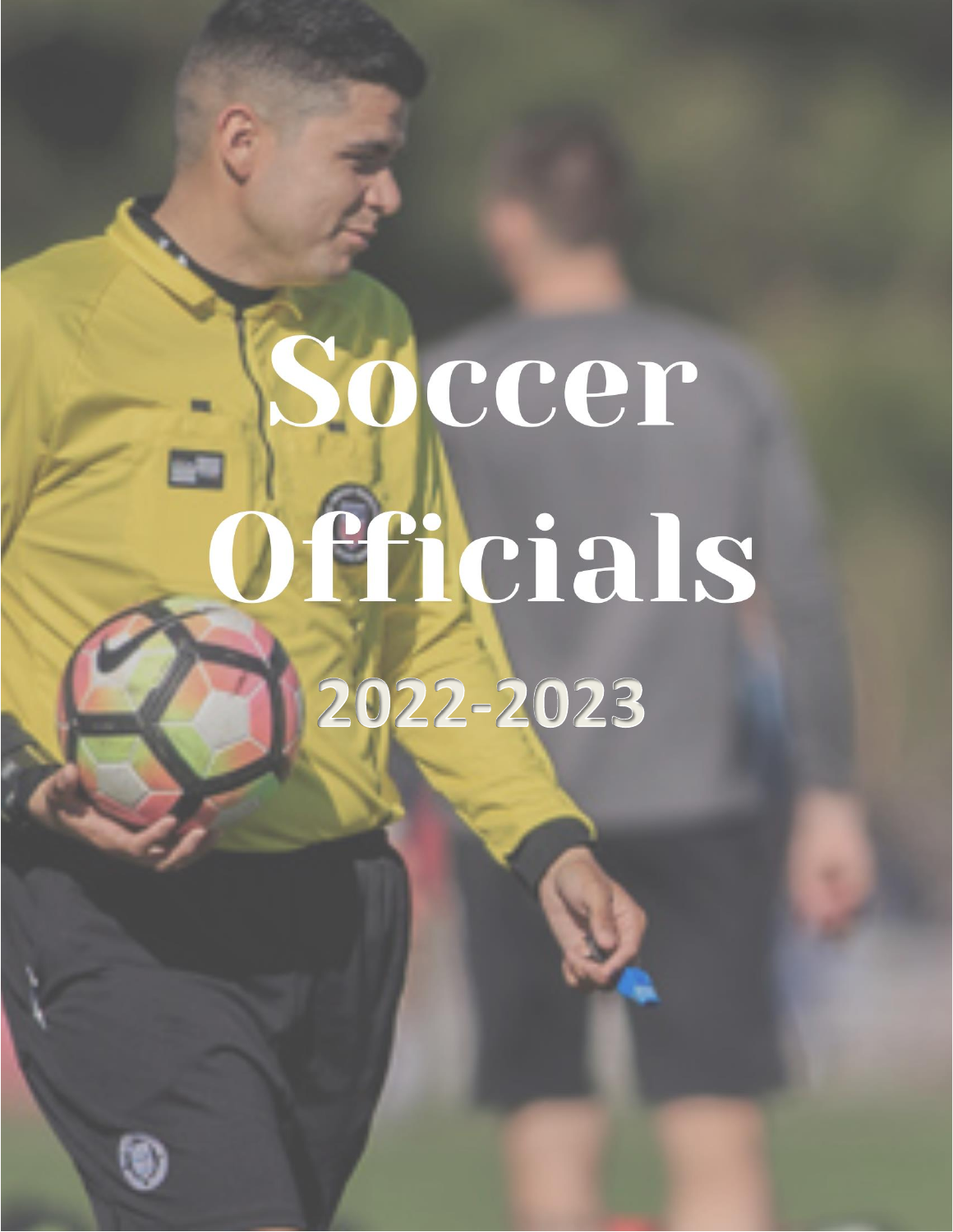### **SOCCER OFFICIALS TABLE OF CONTENTS**

#### *The Interscholastic* Soccer Program August 2022 **Online**

**Attendance at the WVSSAC sponsored rules clinic is a requirement to officiate the 2022 season. (seeAdditional Option for ClinicAttendance in your Officials' Handbook) located on our website.**

**For additional information related to sports medicine issues concerning athletic participation, please click the "Sports Medicine" tab on the opening page of our website.**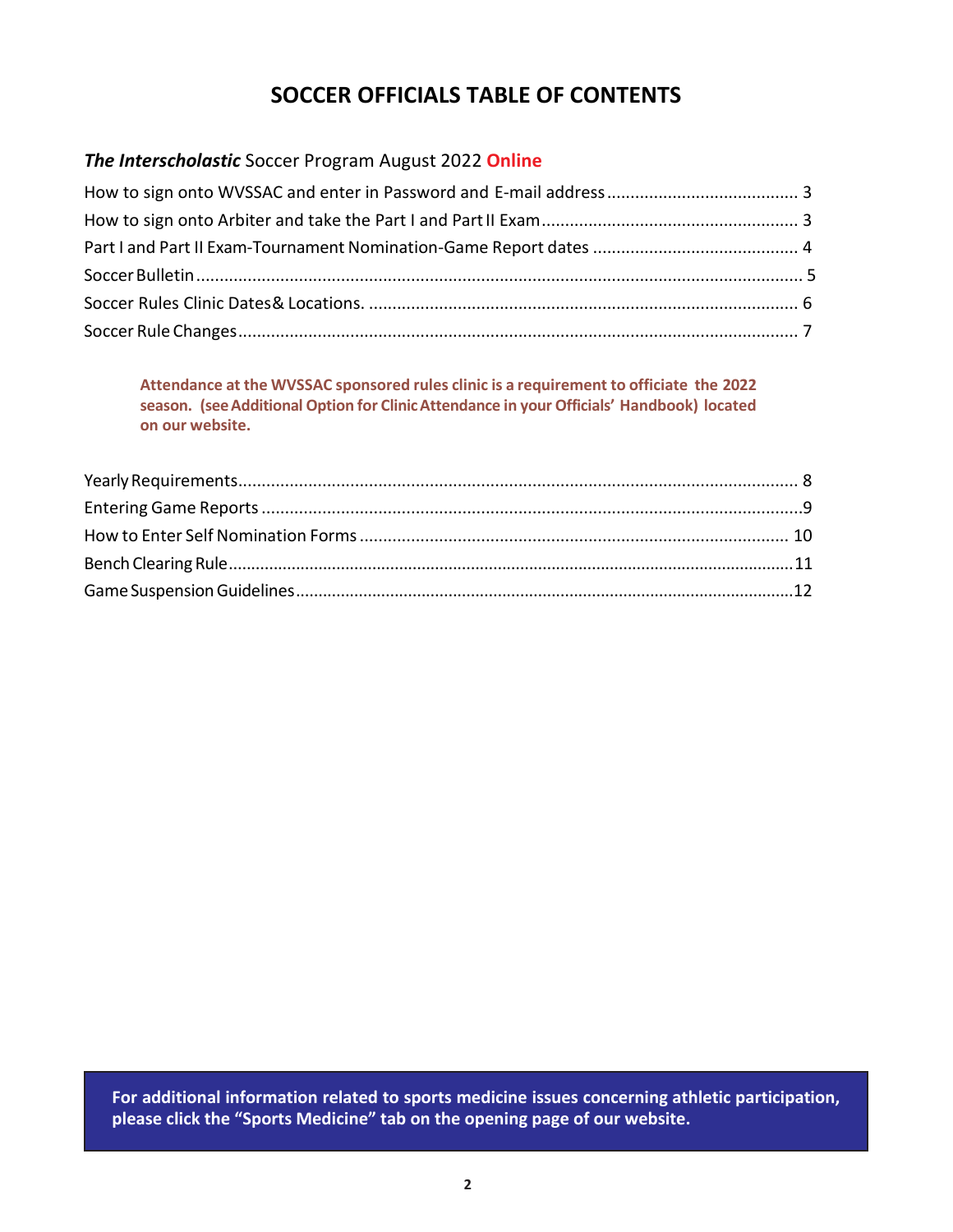#### **My Officials' Packet! Where is it?**

- 1. Go to [www.wvssac.org](http://www.wvssac.org/)
- 2. On the SSAChomepage. Locate and click on Officials
- 3. Once the Officials page openslook for Officials Packets and click on the sport. Example: Football Officials Packet

#### **How Do I Login To The WVSSAC Officials' Management Page?**

- 1. Go to [www.wvssac.org](http://www.wvssac.org/)
- 2. Click on AdminLogin
- 3. Type in your Registration Number and password. Remember both are case sensitive.
- 4. Click on Login
- 5. Thiswill take you to the official's management page.

#### **How to Login to the WV Central Hub/Arbiter Site for Part 1 and Part 2 Tests:**

- 1. Go to [www.wvssac.arbitersports.com](http://www.wvssac.arbitersports.com/)
- 2. Enter your email address and password
- 3. Click Signin
- 4. Your accounts on Arbiter should show up, if not, click on Switch Viewsin the upper right-hand corner.
- 5. Click on the WV-Central Hub Account Type Central Hub
- 6. Click on the Testing Tab
- 7. Look under Open Test
- 8. Find the appropriate test
- 9. Click on TakeTest

#### **How to Login to Register Online on the WV Central Hub/Arbiter Site:**

- 1. Go to [www.wvssac.arbitersports.com](http://www.wvssac.arbitersports.com/)
- 2. Click Login (Located in the upper right-hand corner)
- 3. Enter your email address and password
- 4. Click Sign-in
- 5. Your accounts on Arbiter should show up/if not, click on Switch Viewsin the upper right-hand corner.
- 6. Click on WV-Central Hub Account Type -Central Hub
- 7. Click on Registration
- 8. You will see the following choice: 22-23 Active. Then click on the "Register" button.
- 9. Update your personal information. Then click "Next"
- 10. Complete the payment information.
- **Note:** The new system keeps t rack of background checks on file. If your previous background check has expired, you will be charged the \$10 fee. Also, late fees (\$25 per sport) will be assessed if you register after the initial deadline. Keep the email from Pro-Pay as your receipt.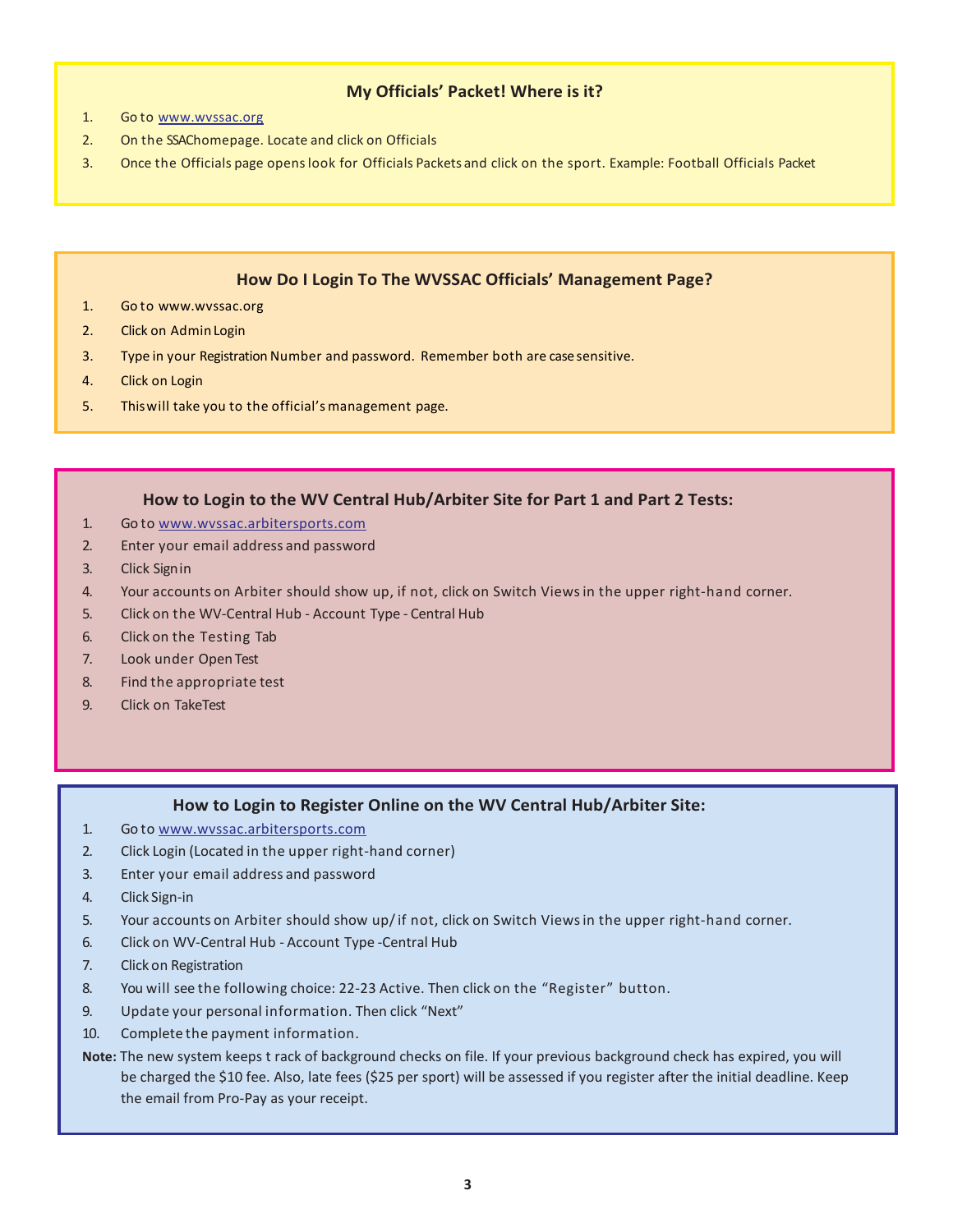#### **Part I Test Window**

Football-Soccer-Volleyball-July 25, 2022 - August 7, 2022

**Part II Test Window**

Football-Soccer-Volleyball-August 8- August 22, 2022

#### **Deadline for Self-Nomination Forms-Online**

Football – Open August 15, 2022-Close September 12, 2022 Soccer – Open August 15, 2022-Close September 12, 2022 Volleyball – Open September 1, 2022-Close October 14, 2022

#### **Deadline For Game Reports-Online**

Due Date is December 1, 2022

**Final Deadline for Game Reports Online With a \$25.00 late fee** Football-Soccer-Volleyball – December 31, 2022 at midnight

#### **Football-Soccer-Volleyball**

**Note:** Failure to take Part I – Loss of 5 points on classification scale Failure to take Part II – Suspension the following season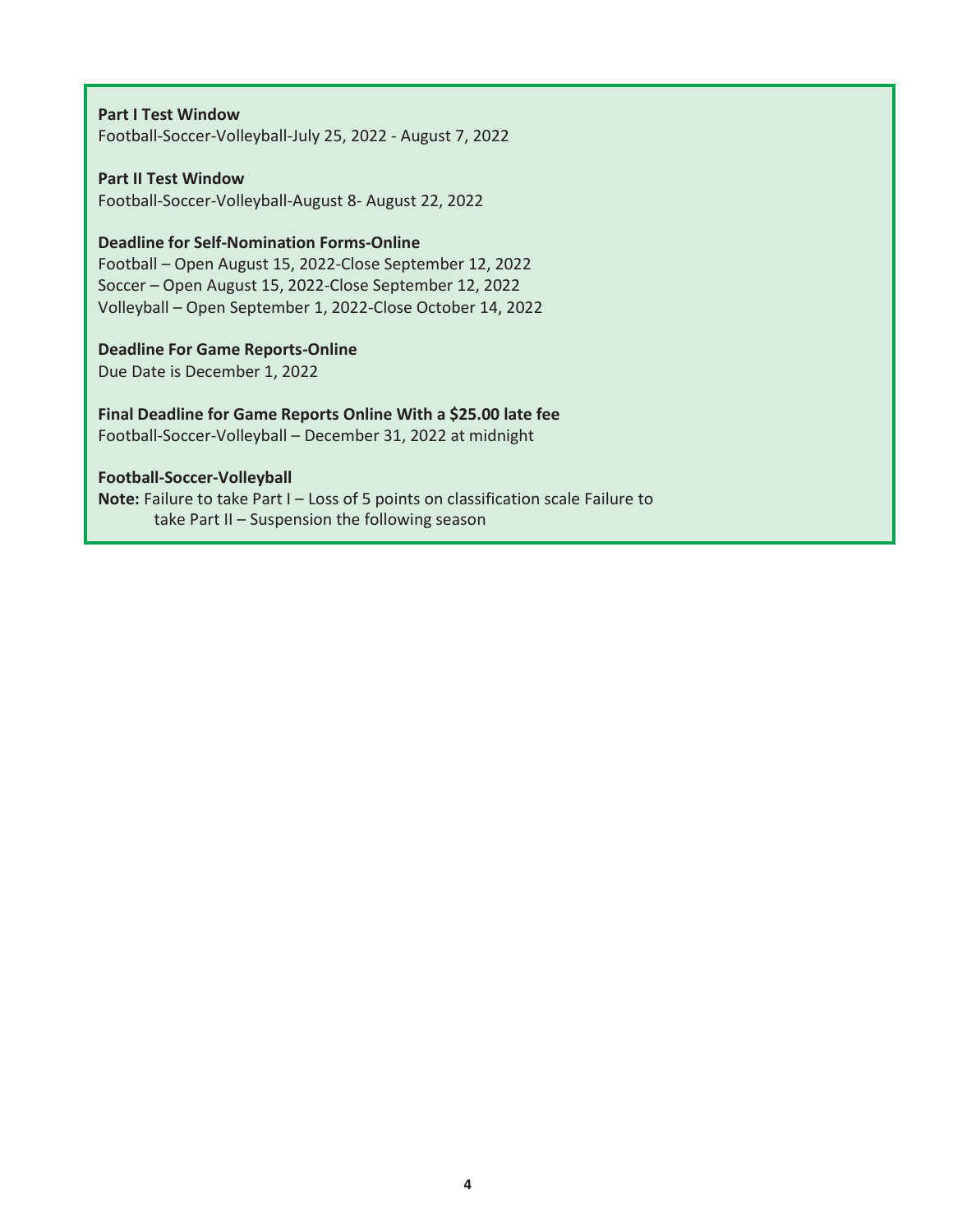**2875 Staunton Turnpike, Parkersburg, WV 26104-7219**

FAXNUMBER: 304-428-5431 WEB SITE: [www.wvssac.org](http://www.wvssac.org/)

TELEPHONE: 304-485-5494 E-MAIL: [wvssac@wvssac.org](mailto:wvssac@wvssac.org)



# **B U L L E T I N**

| TO:          | <b>Soccer Officials</b>                 |
|--------------|-----------------------------------------|
| <b>FROM:</b> | Greg Reed, Assistant Executive Director |
| DATE:        | <b>July 2022</b>                        |

#### **Important Reminders:**

- **1. The Interpreters Clinic will be held at the WVSSAC office on July 31, 2022 at 9:00 am. Each local board must be represented at this clinic for members of that board to be considered to work postseason matches.**
- 2. Each official is required to attend one of the WVSSAC sponsored rules clinics to be eligible to officiate the 2022 season unless he/she attended the Interpreters Clinic (See Additional Option for Clinic Attendance, Item L. Clinic Attendance of the Officials Handbook), which is found on our Website.
- 3. All officials **must**join a local board.
- 4. Officials must attend **four (4)** local board meetings. To receive max points you must attend 8 local meetings.
- 5. The Part II Examination is mandatory for all registered officials. The Part II Examination will be taken online.
- 6. Introductory cards are being provided for your use to give to coaches for the ratings of all varsity matches.
- **7. Be reminded to notify this office of any address change.**
- 8. It is your obligation and responsibility to understand the contents, and deadline dates, etc. of the WVSSAC Officials Handbook found on our website.
- 9. All officials must submit game report online by December 1 to receive credit for matches workedonline submission only.

#### **READ**

**\*Points will be given for Game Reports provided they are timely posted. The report must be posted on or before the due date of December 1, 2022. Late Game Reports will be accepted and points credited if posted within 30 (Thirty) days from December 1, 2022 date. Contact Alice Goodwin and send yourlate fee of \$25.00 and request. Alice will contact you and let you know when you canpost your game reports. Youhave untilDecember 31, 2022 to complete this. Credit for game reports will not be given after the January 1st deadline date.**

- 11. Official's Tournament Nomination is due September 12, 2022, for Class I officials. To be considered for a state tournament assignment. Must be submitted online only-see Index.
- 12. Special Reports are to be submitted online.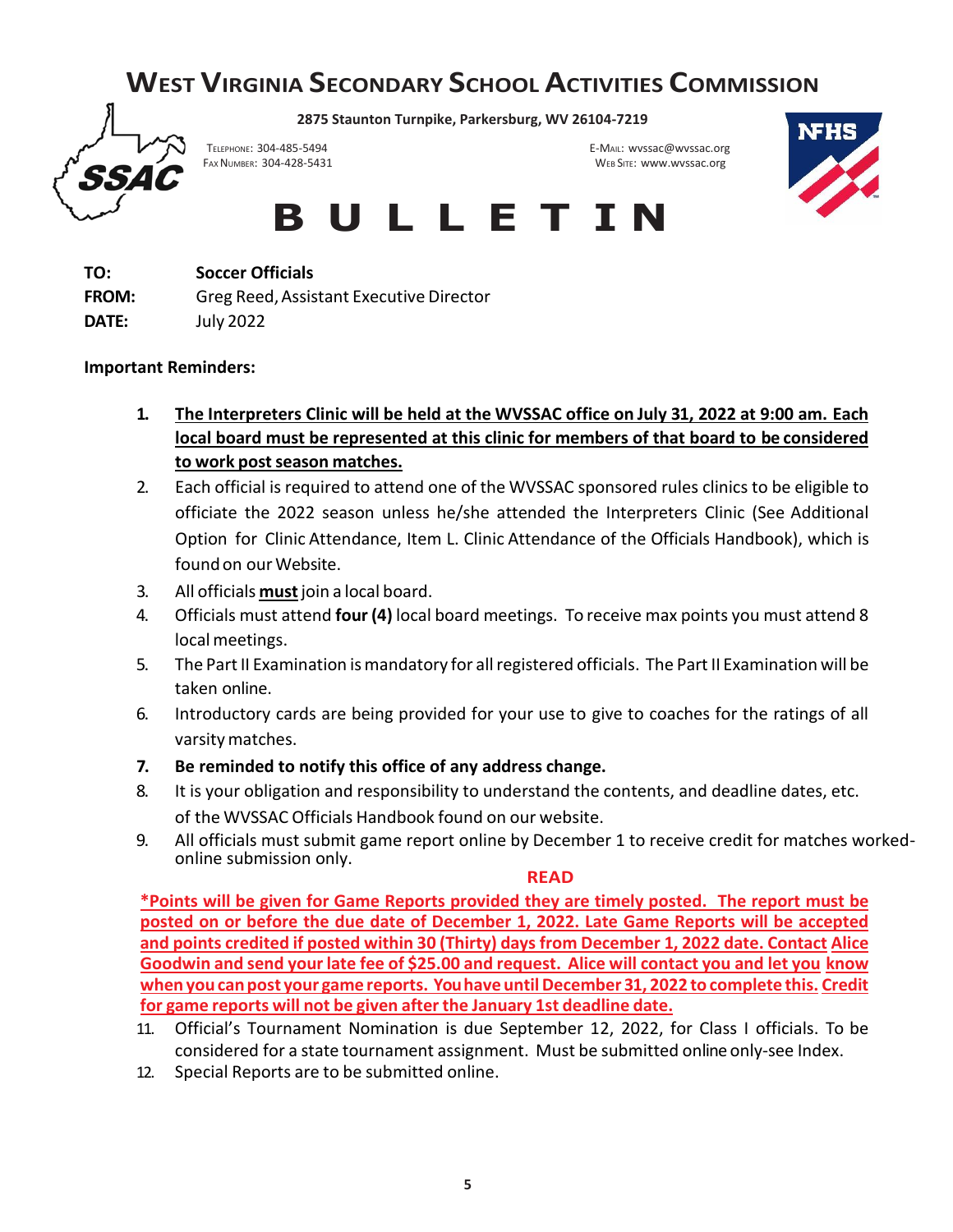#### **2022-2023 SOCCER RULES CLINICS**

| <b>DATE</b> | <b>LOCATION</b>                                 | TIME        | <b>COORDINATOR</b>     |
|-------------|-------------------------------------------------|-------------|------------------------|
| July 27     | <b>Wheeling Park HS</b>                         | 6:00 p.m.   | <b>Chris Daugherty</b> |
| July 28     | Huntington HS                                   | 6:00 p.m.   | <b>Bruce Senior</b>    |
| July 31     | Interpreters' Clinic<br><b>WVSSAC Office</b>    | $9:00$ a.m. | Greg Reed              |
| July 31     | <b>WVSSAC Office</b>                            | $9:00$ a.m. | <b>Greg Reed</b>       |
| Aug. 1      | <b>Woodrow Wilson HS</b>                        | 6:00 p.m.   | <b>Andrew Pinnick</b>  |
| Aug. 2      | George Washington HS                            | 6:00 p.m.   | Jim Crawford           |
| Aug. 4      | <b>East Fairmont HS</b>                         | 6:00 p.m.   | James Beckman          |
| Aug. 5      | <b>Spring Mills HS</b>                          | 6:00 p.m.   | Mark Salfia            |
| Aug. 6      | <b>Frankfort HS</b>                             | $9:00$ a.m. | <b>Jay Hesse</b>       |
| Aug. 10     | *WVSSAC Office<br>*Make-up Clinic - \$10.00 Fee | 6:00 p.m.   | <b>Greg Reed</b>       |

**SCHOOLS:** The **Head Coach** shall be **required** to attend any sports rules clinics which are sponsored by this Commission in his/her coaching assignment. Schools failing to have a head coaching position filled at the time of the clinic will be required to have a school representative present at the rules clinic. An individual can only represent one school unless he/she is head coach at both schools. In a 9-12 school, both the varsity and 9th grade coach are required to attend. Failure to have a representative at one of the above clinics will result in a \$50.00 fine.

*The clinic attendance requirement will not be granted if the coach or representative is late in excess of 10 minutes.*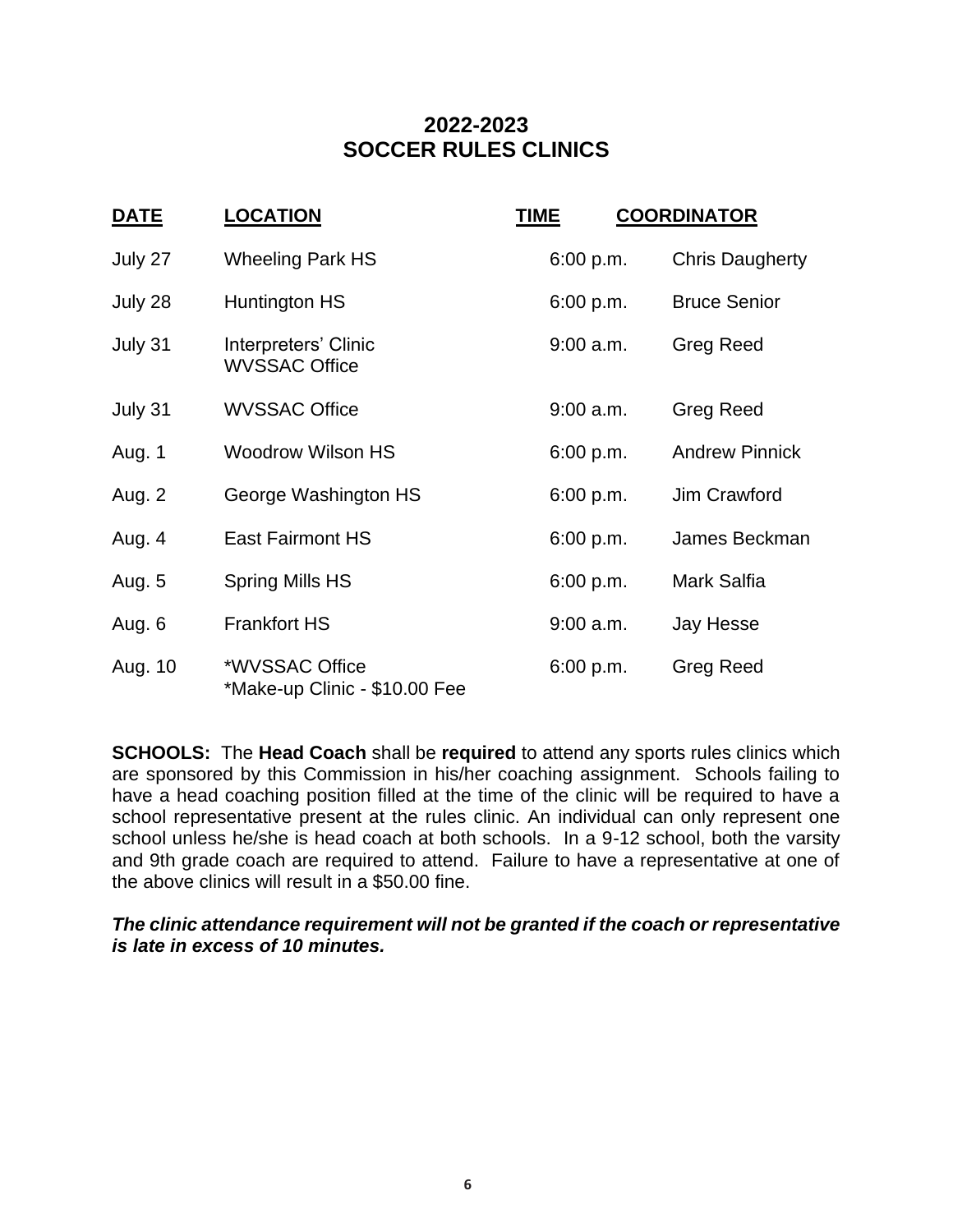# **Soccer Rules Changes - 2022-23**

**4-2-2:** The change clarifies that hair adornments, such as beads, may be worn in the hair if they are secured to the head and do not present a risk of injury to the player, teammates or opponents.

**Rationale:** Clarifies that hair adornments can be worn in the hair if they do not endanger other players as well as being more inclusive of participants' cultural and religious beliefs.

**7-1-3:** State association may adopt procedures to require the game be played in its entirety.

**Rationale:** This allows states that may require the game to be played in its entirety (for post-season or regular season seeding play), to do so without a conflict with the current rule.

**10-1-2f, 10-1-1, 10-1-3h (NEW):** Clarifies that a player cannot score by throwing the ball into the goal.

**Rationale:** Defined the outcomes on a goalkeeper's throw when throwing the ball directly or own goal.

**12-2, 11-1-1. 18-1-1s (NEW):** Clarifies the upper boundary of the arm is in line with the bottom of the armpit.

**Rationale:** Defines the arm for the purposes of determining handling and offside.

**14-1 Penalty:** Defines that an indirect free kick is awarded the defending team for an improper penalty kick.

**Rationale:** Penalizes the kicking team for not kicking the ball forward on penalty kick.

**17-1-2:** Defines proper distance for the opposing team from a corner kick restart. **Rationale:** Clarifies the proper distance for the opposing team on a corner kick.

# **2022 Editorial Changes**

4-1-1, 11-1-4b 2022

#### **Points of Emphasis**

- 1. Strategic Time Wasting Techniques
- 2. Penalty Kick
- 3. Dissent
- 4. Sportsmanship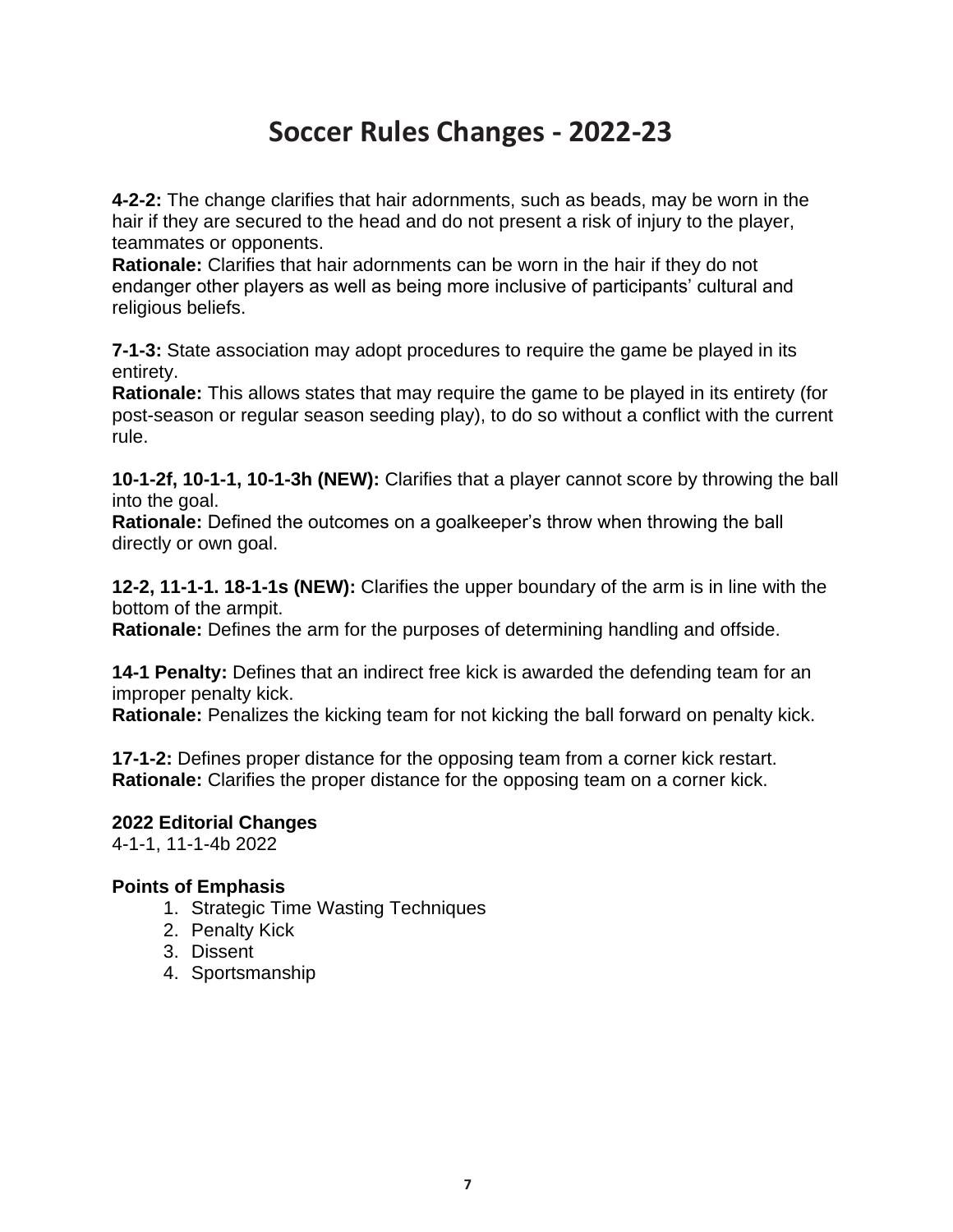

**2875 Staunton Turnpike, Parkersburg, WV 26104-7219**

TELEPHONE: 304-485-5494 E-MAIL: [wvssac@wvssac.org](mailto:wvssac@wvssac.org) FAXNUMBER: 304-428-5431 WEB SITE: [www.wvssac.org](http://www.wvssac.org/)





# **B U L L E T I N**

#### **YEARLY REQUIREMENTS FOR REGISTERED OFFICIALS**

- **1. MUST BE A** CURRENTLY REGISTERED OFFICIAL AND **MUST BELONG**TO A LOCAL BOARD, IN ORDERTO OFFICIATEANYSPORT. **(NO OFFICIAL MAY OFFICIATE UNTIL REGISTRATION IS COMPLETE.)**
- **2. MUST ATTEND** THE WVSSAC SPONSORED RULES CLINICIAN THE SPORT FOR WHICH HE/SHE IS REGISTERED. FAILURE TO ATTEND THE STATE CLINIC WILL CAUSE YOU TO FORFEIT REGISTRATION FEESAND SUSPEND YOU FOR THE CURRENT SEASON IN THAT SPORT.
- **3. ATTEND A MINIMUM** OF FOUR (4) LOCAL BOARD MEETINGS. FAILURE TO ATTENDTHEMINIMUM MEETINGS WILL RESULTIN SUSPENSION FORTHENEXT FOLLOWING SEASON IN THATSPORT.
- **4. MUST TAKE NFHS** PARTI TESTONLINE.
- **5. MUST TAKE THE NFHS PART II EXAM.** FAILURE TO TAKE THE PART II EXAM WILL RESULT IN SUSPENSION FOR THE FOLLOWING SEASON IN THAT SPORT.
- **6. MUST SUBMIT** GAME REPORTS BY THE SPECIFIED DATES AS LISTED IN THE OFFICIALS HANDBOOK AND IN OFFICIALS PACKETONLINE.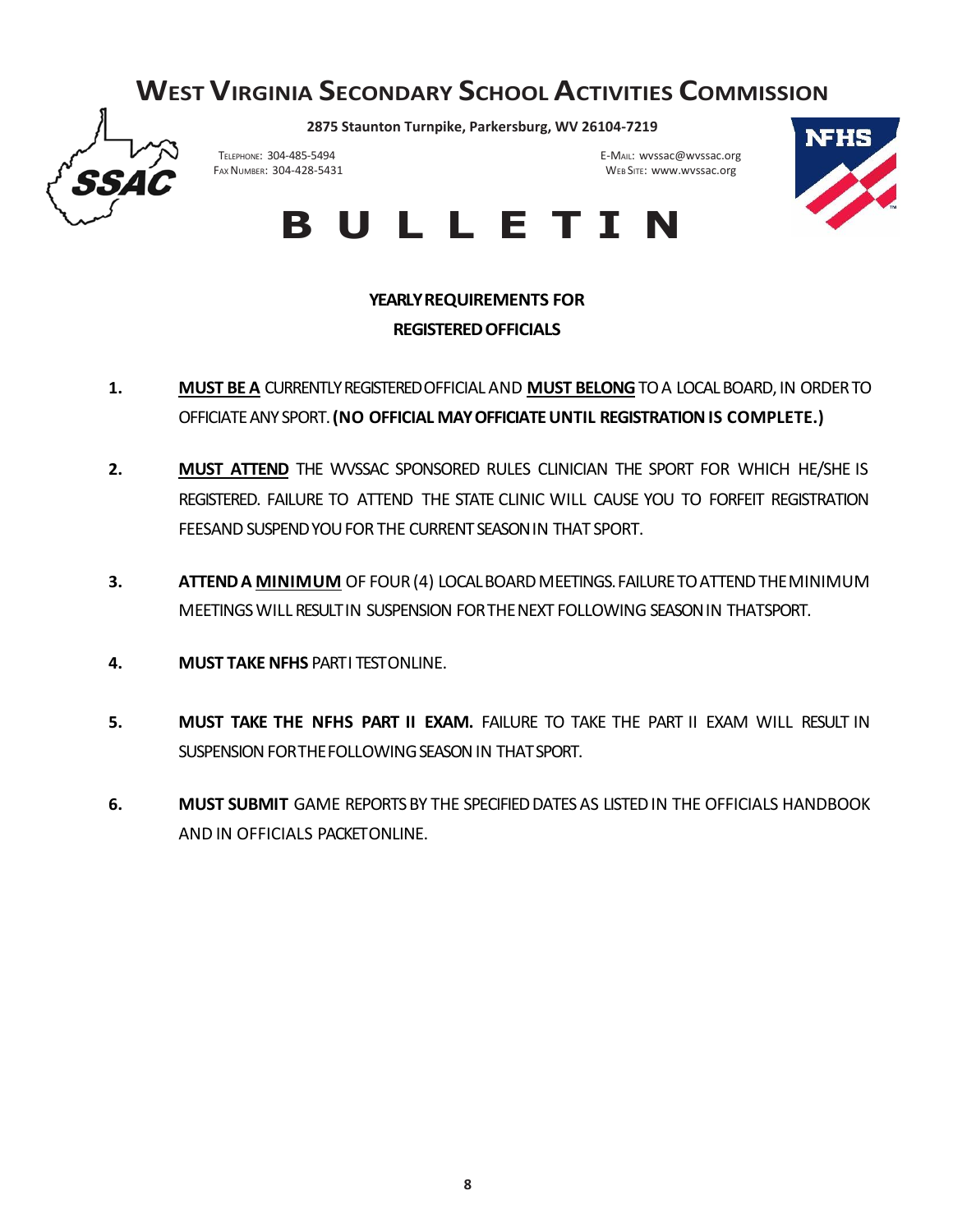**2875 Staunton Turnpike, Parkersburg, WV 26104-7219**

TELEPHONE: 304-485-5494 E-MAIL: [wvssac@wvssac.org](mailto:wvssac@wvssac.org)

WEB SITE: [www.wvssac.org](http://www.wvssac.org/)



# **B U L L E T I N**

| TO:             | <b>All Officials</b>         |
|-----------------|------------------------------|
| FROM:           | <b>WVSSAC</b>                |
| <b>SUBJECT:</b> | <b>Entering Game Reports</b> |

**Below are the instructions and due dates for submitting game reports. Due Dates can be found in your Officials' Packet online. Game Reports will not be accepted if faxed or mailed to the W VSSAC.**

#### **INSTRUCTIONS:**

- 1. Login to the WVSSAC Website: [www.wvssac.org](http://www.wvssac.org/)
- 2. Go to Admin Login (Located in the left-hand corner)
- 3. Type in your Registration Number.
- 4. Type in your Password. Write it down and use it when you login to the SSAC website as an official
- 5. Click on Login
- 6. You are now on the Officials Management Page.
- 7. You need to click on Submit Game Reports.
- 8. Once at the game report form you can start entering your game reports. Remember to update and save for each game you enter. Make sure you select the sport your entering game reportsfor.
- 9. There is not a Submit button, when you update and save that will save your game reports to the file.

#### **GAME REPORT DUE DATES:**

**FOOTBALL - VOLLEYBALL - SOCCER: DECEMBER 1, 2022**

**BASKETBALL - WRESTLING: APRIL 1, 2023**

**BASEBALL - SOFTBALL: JULY 1, 2023**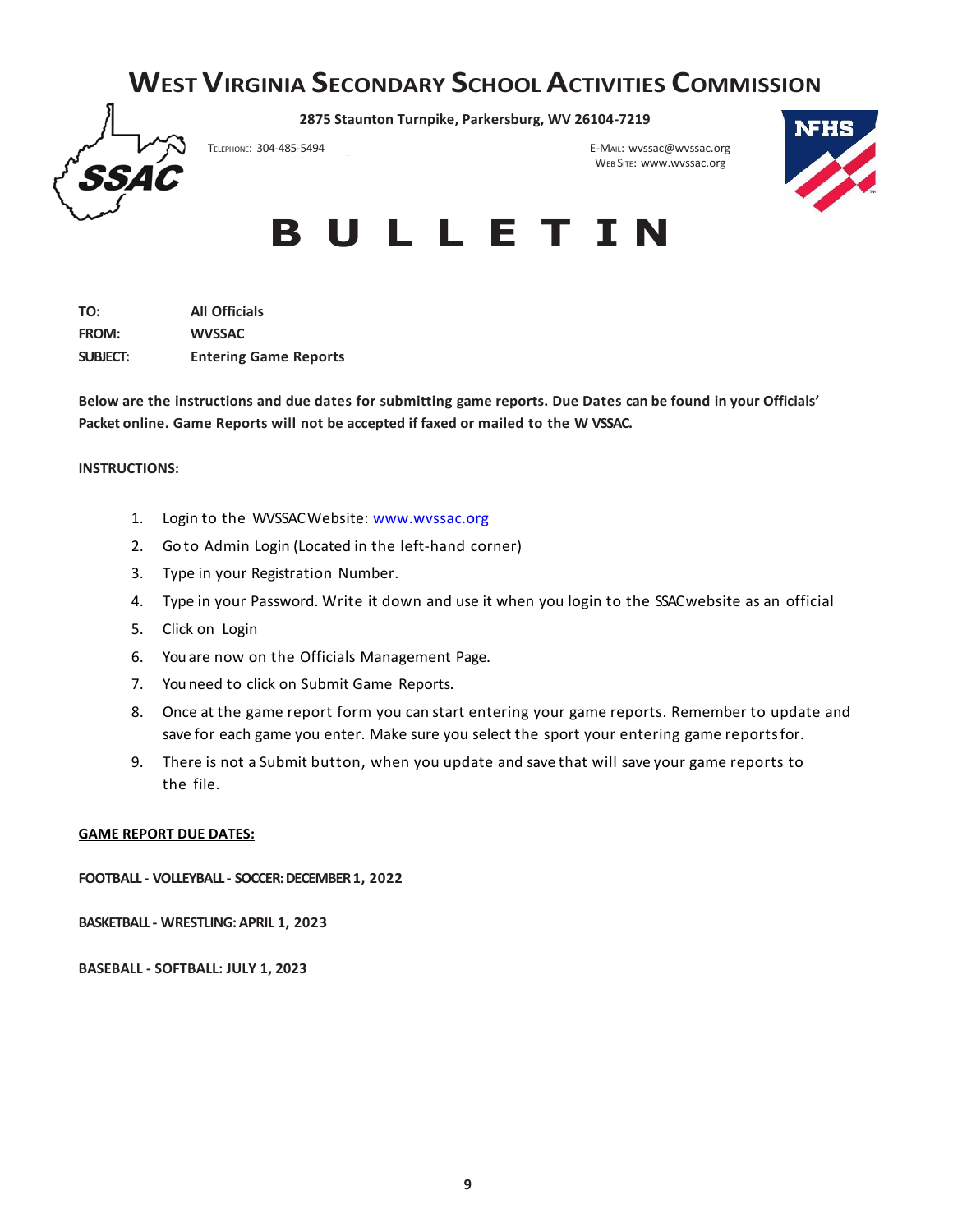**2875 Staunton Turnpike, Parkersburg, WV 26104-7219**

TELEPHONE: 304-485-5494 E-MAIL: [wvssac@wvssac.org](mailto:wvssac@wvssac.org)



FAX NUMBER: 304-428-5431 **WEB SITE: WWW.WVSSac.org** 

# **B U L L E T I N**

#### **HOW TO ENTER SELF NOMINATION FORMS**

- **1. Go toour website and click on Admin Login.**
- **2. At Username enter your registration number IN ALLCAPS.**
- **3. At Password enter your password that you have created.**
- **4. Once you're on the OfficialsManagement Page click on Self Nomination Forms**
- **5. In the upper left-hand corner of the screen check and see if you are on the correct sport. Ifyou are, Click on Load Self Nomination Form.**
- **6. Once you're on the Self Nomination Form page you enter the month, day, and year.**
- **7. Click if it'sboysor girls.**
- **8. Click if its college, varsity, JV, middle/ other.**
- **9. Click your position.**
- 10. Click and select the Home Team. If the team is a non-member school, you need to click in the box that says **Non-Member School and type in the school name.**
- 11. Click on and select the Visitor Team. If the team is a non-member school, you need to click in the box that **saysNon-Member School and type in the school name.**
- **12. Click on Add Game. ThisKey will start a new entry below the one you just entered.**
- 13. When you have entered in all the games you need to qualify for tournament assignment, go to and READ **the Section on How to Submit Application. Youmust check mark allthe boxes. When all boxes are marked the Save Application button will appear.**
- **14. Click on the Save Application button. Thisisthe same as Submit Application.**
- 15. The screen will go blank and you need to click on the back to menu button in the upper left hand **corner.**
- **16. Click on the Load Self Nomination button again and check all the games you haveentered. If everything looks ok you don't need to do anything else just logout. If you need to make any changes or corrections, make your corrections and click save application again.**

**If you have followed the Instructions above correctly you will receive an e-mail confirmation that you're Self** 

**Nomination Form has been received.**

**You don't need to contact this office if you have received an e-mail.** 

**Please remember to update you e-mail address if you have any changes.**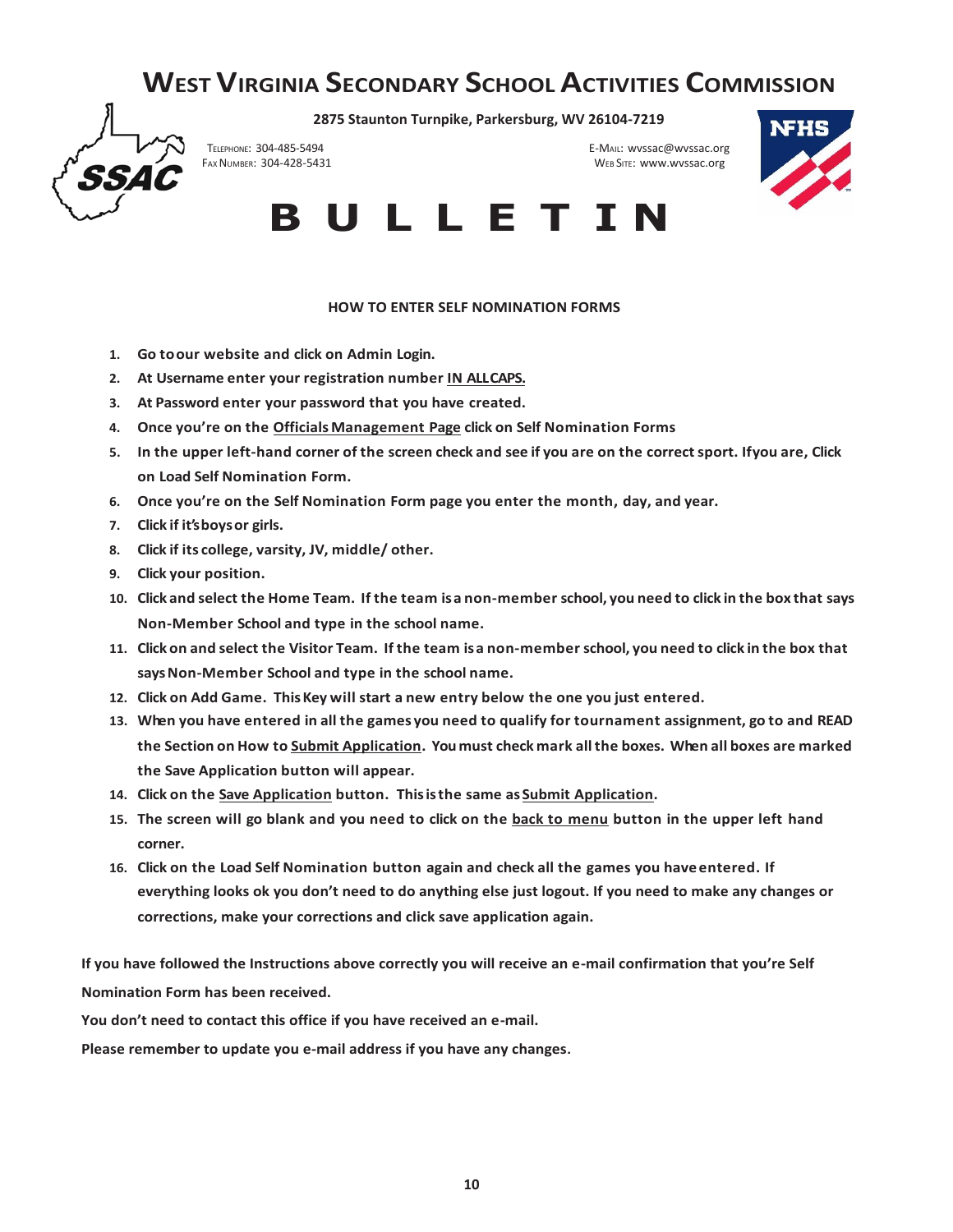#### 127-4-3 Code for Interscholastic Athletics

3.7. *Statement of Policy.* Insofar as unsportsmanlike actions by students, school administrators, officials, coaches, faculty members, and spectators are concerned, the identical items under the Sportsmanship Rule along with the following guides will be referred to by the WVSSAC:

3.7.a. The school whose coach behaves in a manner likely to have adverse influence on the attitudes of students or spectators may be provided with the choice oftaking disciplinary action againstthat coach or having the entire school disciplined by the WVSSAC.

3.7.b. Any student who in protest lays hands or attempts to lay hands upon an official may be declared ineligible by the principal or by the WVSSAC for up to one year. Any student who strikes an opponent, coach, or a spectator during or following an athletic event may be declared ineligible by the principal orthe WVSSAC for a specified period oftime up to one year, depending on the seriousness ofthe act.

3.7.c. Any coach, student, or bench personnel ejected by an official will be suspended for the remainder of the game, match, meet or contest. The coach, student, or bench personnel ejected by an official will also be suspended in additional contest(s): the suspension will be assessed based upon ten (10) percent of the allowed regular season contests or post season progression in a playoff tournament for each sport. Any tenth of a percentage from .1 to .4 will be a suspension equal to the whole number of the percent. Any tenth from .5 to .9 will be an additional contest added to the whole number. The suspension will include the number of indicated contests in that sport and at that level and all other sport contests in the interim at any level. A second ejection will result in the doubling of the suspension assessed for the first ejection. If an individual is ejected for a third time during the same sportseason, the individual will be suspended from participating or coaching for 365 calendar days from the date of ejection. In accordance with rule 127-3-15.3, an individual ejected by an official maynotappealthat ejection,oranysubsequentsuspension thatis a consequence ofthe ejection by an official.

3.7.c.1. Anycoach,playerorbenchpersonnelwhohasbeenejectedshallnotbepermittedtoattendanycontest(s)duringsaid suspension. He/she shall not be affiliated with the team in any capacity. This would include but not be limited to transportation to or from the contest, meeting with the teambefore, during or aftersaid contest. He/she is not permitted to be in sight orsound ofsaid contest venue. Regular practice orteammeetings not affiliated with a contest are permitted.

3.7.c.2. If suspensions are imposed to a student or bench personnel at the end of the sport season and no contest remains, the suspension is carried over to that particular sport until the next school year. In the case of a senior student, the penalty will continue to the next WVSSAC sponsored sport.

3.7.c.3. Any coach suspension that cannot be enforced during the sport season in which the ejection occurs will be enforced at the beginning of the next season of that same sport.

3.7.d. In case of spectators physically molesting an official, administrator, coach, or student, the school may be given one of two options: 1) file charges against the offender (s) or 2) accept discipline from the WVSSAC. Any person found guilty of W.Va. Code §61-2-15(a) Assault, Battery on Athletic Officials, while these individuals are working or as a result of working an athletic contest, shall be banned from all WVSSAC athletic eventsfor a minimumof 365 daysfrom the date of being found guilty. The school filing chargesshall notify the WVSSAC ofthe incident and outcome of any legal action.

3.7.e. The school that does not lend complete cooperation in the host school's effort to promote the spirit of good sportsmanship may be disciplined by the WVSSAC.

3.7.f. Acoachmaybeconsideredascommittingunsportsmanlikeconductiftheymakedegradingremarksaboutofficialsduringor after a game either on the field of play, from the bench, or through any public news media, argues with officials, or goes through motions indicating dislike for a decision, protests the decision and actions of officials pertaining to the game during and after the contest, or detains the official on the field of play following a game to request a ruling or explanation ofsomephase ofthe game. If a coach feels he/shehas a legitimate criticismof a penaltycallorarequestforaruleinterpretation, such criticism or request should be made in the privacy of the coach's office or the official's quarters and should be made in a courteous manner.

3.7.g. Astudent or team attendant shall not leave the bench area, team box area, or their designated off-field area during a game or contest other than during that time permitted by game or contest rules. Acoach shall not leave the bench area, team box area, or the designated off-field area during a game or contest other than during that time permitted by game or contest rules unless a student altercation is taking place and the official requests assistance. Violationofthisruleshallcausethecoach,student,orteamattendanttobeimmediatelyejectedfromthecontest,team penalized according to game or contest rules and that coach, student, or team attendant will not be eligible to participate in the next contest as outlined in§127-4-2.3.

3.8. Procedure. Unsportsmanship action must be reported in detail to the WVSSAC. Acopy of the complaint must also be filed with the principal of the school involved. Each principal involved shall report such information or answers to the report as they deem appropriate. Upon receiptofallreports,the ExecutiveDirectorand/ortheBoardofDirectorsoftheWVSSACshallinvestigateandadjudicatesuchreportsinaccordance withthepowersaffordedin§127-1-8.6 and 8.7 and §127-1-12.2 and 12.3 of the Constitution. Penalties up to and including suspension of member schools may be made in accordance with §127-4.

3.9. The following defines the different types of disciplinary action which may be assessed for violation of any WVSSAC rule by a memberschool, administrator, coach, athlete or contest official:

3.9.a. *Warning.* A warning may be given by the Executive Director or Assistant Executive Director. It is official notice that an inexcusable, unethical, or unsportsmanship action has occurred, is a matter of record, and that such an occurrence must not be repeated.

3.9.b. *Probation.* Probation is a much more severe type of warning and may be expressed two ways: 1) a school, coach, student, or team attendant on probation is told that further violations will lead to a fine or suspension; and/or 2) a school on probation is on conditional WVSSAC membership but may engage in its regular schedule, sanctioned events, and all WVSSAC tournament play, providing a program is filed with the Executive Director of the WVSSAC indicating measures to be taken to alleviate this problem which caused the school to be placed on probation.

3.9.c. *Suspension.* Aschool/coach suspended from the WVSSAC may not meet in interscholastic competition of any kind with a WVSSAC member school or a school that is a member of another state associated with the National Federation of State High School Associations. 3.9.d. *Fine.* Afinemay be levied by the Executive Director.

3.9.e. Each of these sanctions (Warning, Probation, suspension and Fine) may be imposed or levied separately, or in a combination of one or more sanctions.

3.10 *Appeals.* All cases involving disciplinary action against member schools, coaches, students, team attendants, or officials may be protested in accordance with §127-6. However, disciplinary action imposed by an official, including disciplinary action that is a consequence of a decision by an official, such as a suspension for an additional game or games as a consequence of an ejection, is governed by rule 127-3-15.3 and is not subject to appeal.

3.11 Reviewof Ejections. Disciplinary action imposed by a contestofficial, including disciplinary action thatresultsin a suspension for an additional game or games as a consequence of an ejection, is notsubject to appeal pursuant to Rule **§**127-6. However, ifthe individual ejected believes the ejection was improper, he/she may request a review of the ejection by his/her principal. If the principal believesthere is merit in the requested review, the principal shall complete and submit the WVSSAC Ejection Review Form within 24 hours or the next business day of the ejection to the Executive Director of the WVSSAC. If a review is properly requested, the WVSSAC will review the officials' special report, the WVSSAC Ejection Review Form, and such other information asthe WVSSAC deems appropriate. Upon review, the WVSSAC Executive Director or the designated Assistant Director will either sustain the ejection and any consequent suspension(s), or will determine the ejection was improper and void any consequent suspension(s). A decision by the WVSSAC upon reviewing an ejection is not subject to appeal pursuant to Rule §127-6.